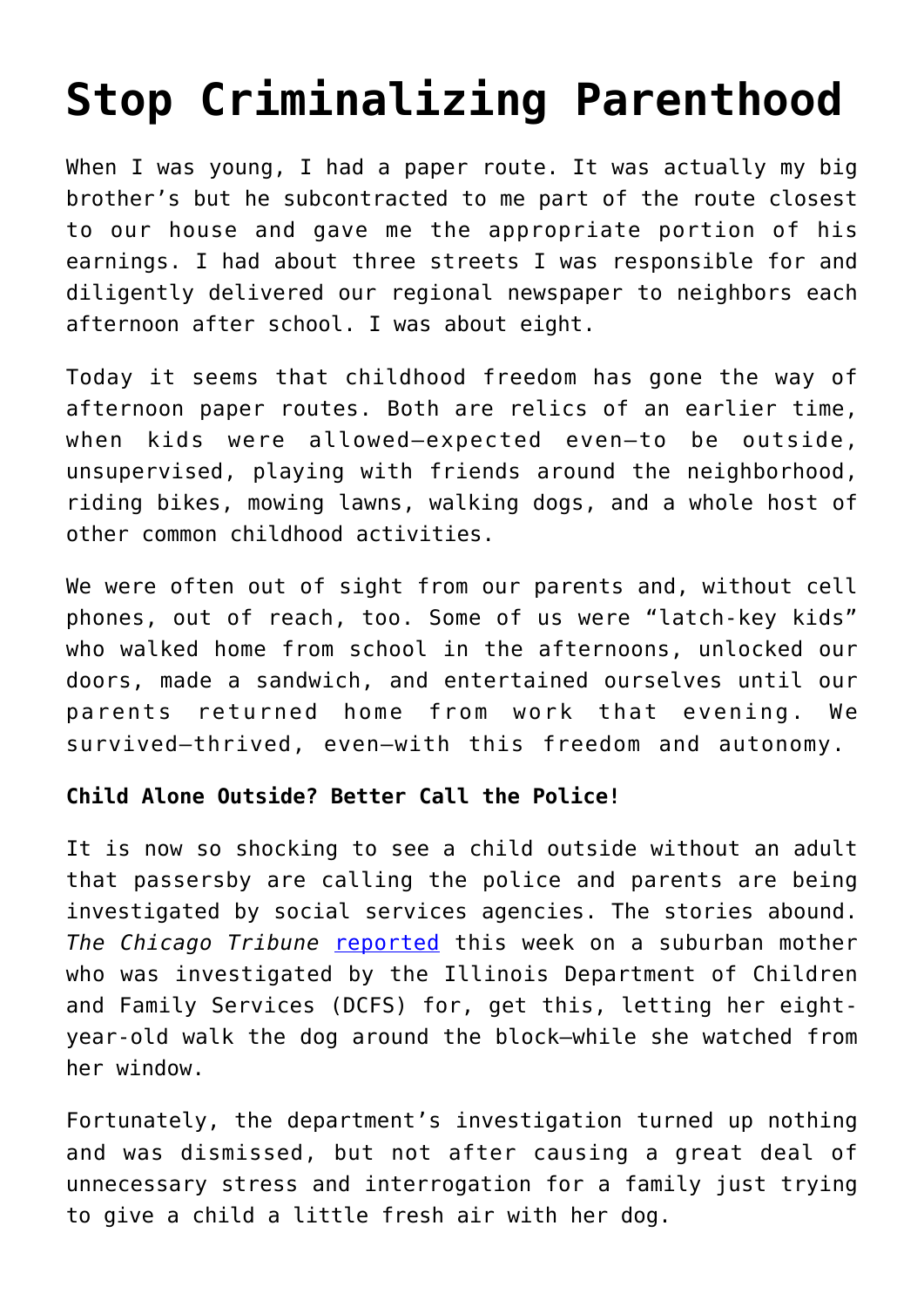Social services agencies maintain they need to investigate every call concerning a child because, as a spokesperson for Illinois's DCFS [told](http://www.chicagotribune.com/lifestyles/ct-life-leaving-kids-alone-moms-shamed-20180820-story.html) *The Chicago Tribune*: "We want to investigate … because you just don't know." Yet, the police seemed to know. They responded to the emergency call, found nothing amiss, and left. In other words, they used their judgment. Common sense should lead all of us to conclude that an eight-year-old walking her dog is not a case of parental neglect. This mom should be commended, not criminalized.

## **How Did It Come to This?**

How is it that in one generation a child spotted outside, without an adult, walking her dog is now so alarming as to prompt a police call? And how have we granted government agencies such immense power to "protect us" that we tolerate serious invasions of privacy—even when first responders find nothing wrong?

In her new book, *[Small Animals: Parenthood in the Age of Fear](https://www.amazon.com/gp/product/1250089557/ref=as_li_qf_asin_il_tl?ie=UTF8&tag=intelltakeo0d-20&creative=9325&linkCode=as2&creativeASIN=1250089557&linkId=6854d959d105d9dd814ec5cf1c63b4c0)*, author Kim Brooks seeks answers to this disturbing cultural trend. She writes: "Why, I wanted to find out, have our notions of what it means to both be a good parent and to keep a child safe changed so radically in the course of a generation?"

Parents today are less afraid that their child will be kidnapped or hit by a car if they let them play outside and much more afraid that an onlooker will call the cops on them. We are now so afraid for children's safety that we have enacted a surveillance state for childhood unlike anything we have ever seen before.

## **Kids Need Freedom. Let Them Have It.**

The result of this trend goes beyond "Big Brother" to the continuous infantilizing of children and adolescents, confining them to enclosed spaces and constant adult scrutiny for most of their formative years. We may complain about